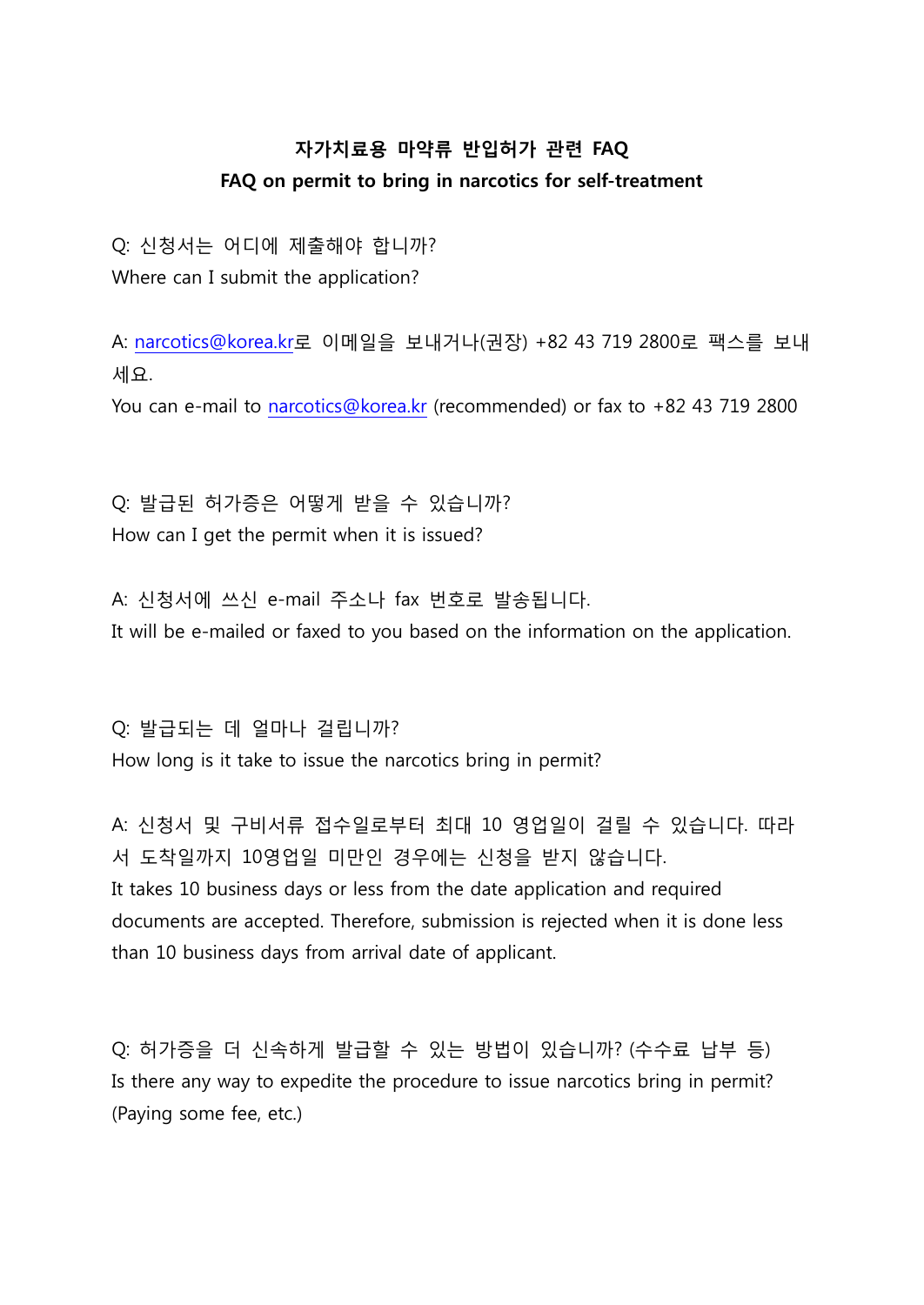A: 없습니다.<br>Regretfully, there isn't any of that like.

## Q: 발급된 자가치료용 마약류 반입허가증을 소지하고 입국해야 합니까?/허가증 발급 구비서류를 소지하고 들어가야 합니까?

Should I bring the issued the narcotics bring in permit when I enter into Korea?/Should I bring the documents submitted to issue the narcotics bring in permit when I enter into Korea?

A: 필수는 아닙니다. 허가증 발급 시 모든 유관기관에 허가증을 송부하며, 민원인 에게 교부된 허가증 사본은 비상용입니다.<br>Not necessary. The narcotics bring in permit will be sent to all the relevant

agencies and the permit copy sent to the applicant is for just in case.

Q: 발급된 자가치료용 마약류 반입허가증을 세관에 제시해야 합니까?/반입허가증 을 발급 받은 약품에 대해서도 세관에 신고해야 합니까? Should I show to the customs the narcotics bring in permit issued?/Should I declare the medicines already permitted by the narcotics bring in permit?

A: 입국절차에 대해서는 세관에 문의해주시기 바랍니다. Please contact to the customs (http://www.customs.go.kr) on the issues regarding immigration procedure.

Q: 그냥 경유하려고 합니다. 이 경우에도 자가치료용 마약류 반입허가가 필요한 가요?

I will just layover in your country. Should I get the narcotics bring in permit?

A: 경유만 하는 경우, 즉 세관을 통과하지 않는 경우에는 자가치료용 마약류 반입 허가를 발급받을 필요가 없습니다.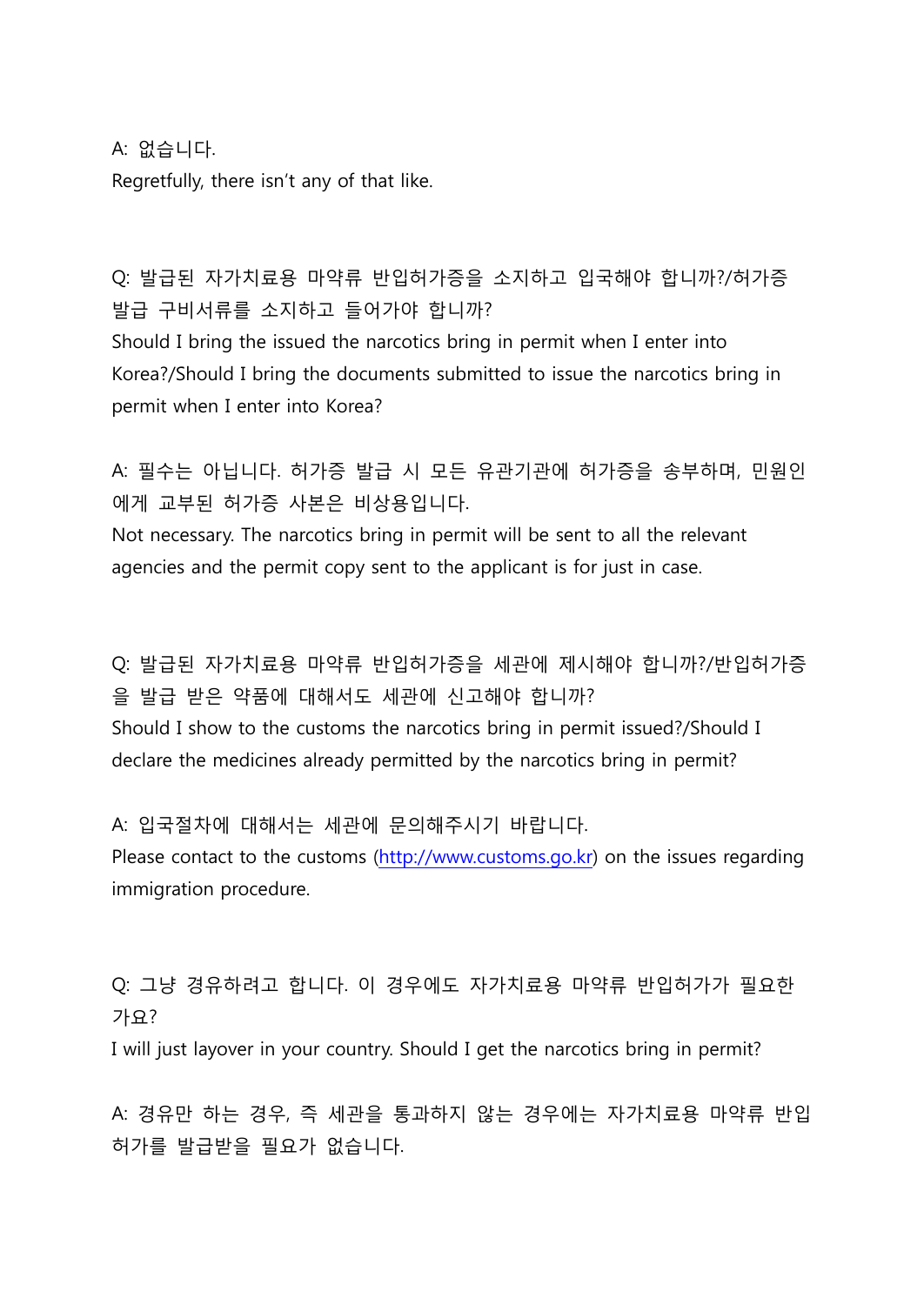If you just layover (transit) in Korea, which means if you do not get through immigration procedure, you do not need to get a bring-in permit.

Q: 여러 나라를 여행합니다. 어떻게 해야 합니까? I will travel many countries. Any advice?

A: 한국에서 출국 후 다른 나라를 여행할 경우, 해당기간 동안의 비행기 티켓을 첨부하는 경우에 한해서 그 기간 동안 사용할 약물 보유를 허용합니다. 이 경우 허용 가능한 분량은 한국 체류기간 및 출국 후 여행기간 동안 모두 소비할 수 있 는 분량입니다.

If the applicant will visit any other country after leaving Korea, he/she can bring the medicine for the period if the flight reservation ticket for the period is attached. In this case, the amount allowed shall be the amount that can be consume all during the period staying in Korea and the period of trip after leaving Korea.

Q: 약물 반출 허가가 무엇입니까? What is the drug export certificate?

A: 출발국 정부에서 발행한 증서로, 귀하가 신청한 약물을 출발국에서 가지고 나 간다는 것을 입증하는 서류입니다.

It is the certificate issued by a government agency in departing country which verifies that you will bring out the medicine applied from departing country.

Q: 약물 반출 허가를 꼭 제출해야 합니까? Should I submit the drug export certificate in any case?

A: 출발국에서 그러한 허가를 발행하지 않는다면 해당 허가를 제출하지 않아도 됩니다. 그 경우 신청서 양식1의 "발급하지 않는다"에 체크 표시하시기 바랍니다.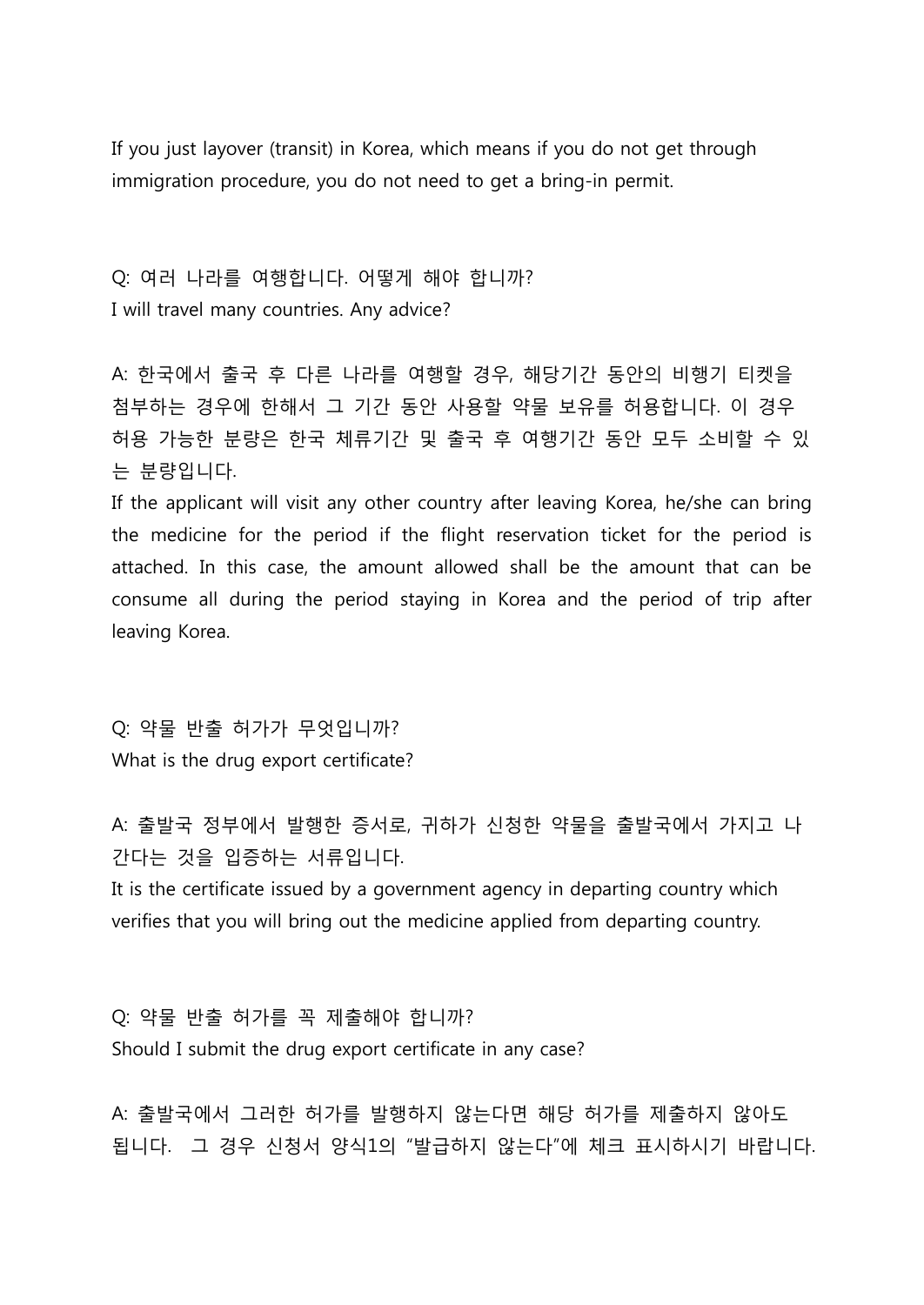출발국에서 그러한 허가를 발행하는 경우에는 반드시 해당 허가를 제출해야 합니 다.

If there is no such a certificate available in departing country, you do not need to submit the certificate. Please check the box saying "Not available" on application form 1 in that case. However, if there is any certificate like that in departing country, you must submit the certificate.

Q: 의약품 여유분을 가져갈 수 있습니까? Can I bring in some extra medicines?

A: 반입 가능한 분량은 체류기간 동안 모두 복용할 분량이어야 합니다. 비행기 연 착, 장시간 비행 등으로 여유분이 필요할 경우 여유분을 가지고 올 수 있으나, 최 대 5일 분량까지만 허용됩니다. 여유분을 가지고 오실 때에는 신청서 양식2의 '취 급기간'란에 '[체류기간]일+[추가기간]일(장기비행)'으로 표시해주셔야 합니다. The amount to bring in shall be the amount the applicant can consume all during the visit. Some extra amount may be allowed for just in case like flight delay and long flight time, but the amount is limited to 5 days dose. In that case, please write as "X days + Y extra days for long travel" in the blank of "period of drug supply" on application form 2.

Q: 1년간 체류하려고 하는데, 복용중인 약품을 반입하려면 어떻게 해야 합니까? I am going to stay in Korea about a year. How can I bring in the medicine I take?

A: 통제물질이 함유된 의약품의 경우, 약품을 반입하려면 한국정부의 허가를 받아 야 합니다. 이 경우 체류기간 동안 모두 소비할 수 있는 양이 허가되며, 장기간 한국을 방문하는 자의 경우에는 교환학생 증명서, 해외근무 확인서 등의 증명 서 류를 함께 제출해야 합니다. 어떠한 경우라도 최대 반입분량은 90일(3개월) 분량 입니다. 90일 이상 머무는 경우에는 한국에서 처방받아 복용하시기 바랍니다. 통 제물질을 함유하지 않는 약품의 경우 세관에 문의하시기 바랍니다. If the medicine contains a controlled substance, you should get a permit to bring it in from FDA(Korea). In this case, the amount allowed to bring in shall be the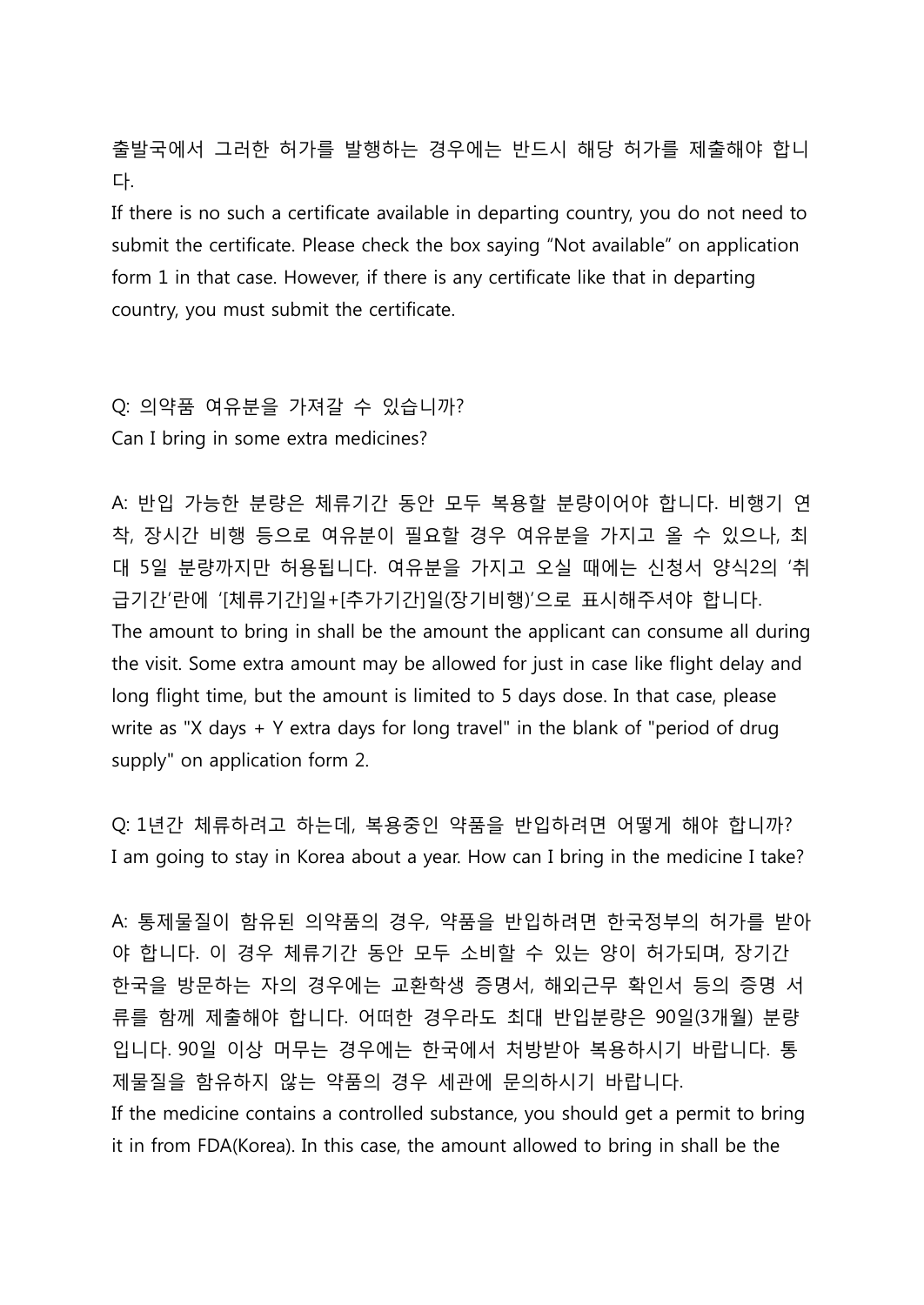amount the applicant can consume all during the visit. If you will stay in Korea for a long term, you should provide reference document for authenticity purpose. (e.g. exchanged student certificate, certificate for dispatch or business trip, etc.) The quantity brought in must not exceed 90 days (3months) supply at the maximum dose at any cases. The medicines for the stay after 90 days shall be prescribed in Korea. If the medicine does not contain any controlled substance, please contact to the customs (http://www.customs.go.kr).

Q: 한국에 일하러 들어오는데 OOO(마약류 유효성분)를 복용하고 있습니다. 한국 에서 통제되는 물질인가요? 그리고 직장내 약물검사에서 금지하는 물질인가요? I am taking OOO(active ingredient-narcotics) and going to work in Korea. Is OOO controlled in Korea? Can it be a problem when I get a workplace drug test?

A: OOO(마약류)는 한국에서 통제되는 물질입니다. 이 약품을 한국에 가져오려면 우리처에서 허가를 받아야 합니다(우편은 금지됨). 하지만 직장 내 약물검사로 통 제되는 물질은 일반적 통제물질과 다릅니다. 직장 내 약물검사에 대한 정보를 얻 으려면 출입국사무소(http://www.immigration.go.kr/HP/IMM80/index.do)나 외국인 이민 센터(+82-1577-1345)에 연락하시기 바랍니다.<br>OOO(active ingredient-narcotics) is a substance controlled in Korea. To bring the

medicine in Korea, you should get a permit from us. (Mailing it is prohibited.) But the substances regulated by workplace drug test are different from those of general controlled substances. For the information of workplace test, you should contact for the Korea Immigration Service

(http://www.immigration.go.kr/HP/IMM80/index.do) or Immigration Contact Center for foreigners (+82-1577-1345).

Q: 대마성분(Cannabinol, Tetrahydrocannabinol, Cannabidiol 등)을 함유한 제품을 가지고 오려고 합니다. 어떻게 해야 합니까?

I would like to bring in a product with a substance from hemp plant (Cannabinol, Tetrahydrocannabinol, Cannabidiol, etc.). What should I do for that?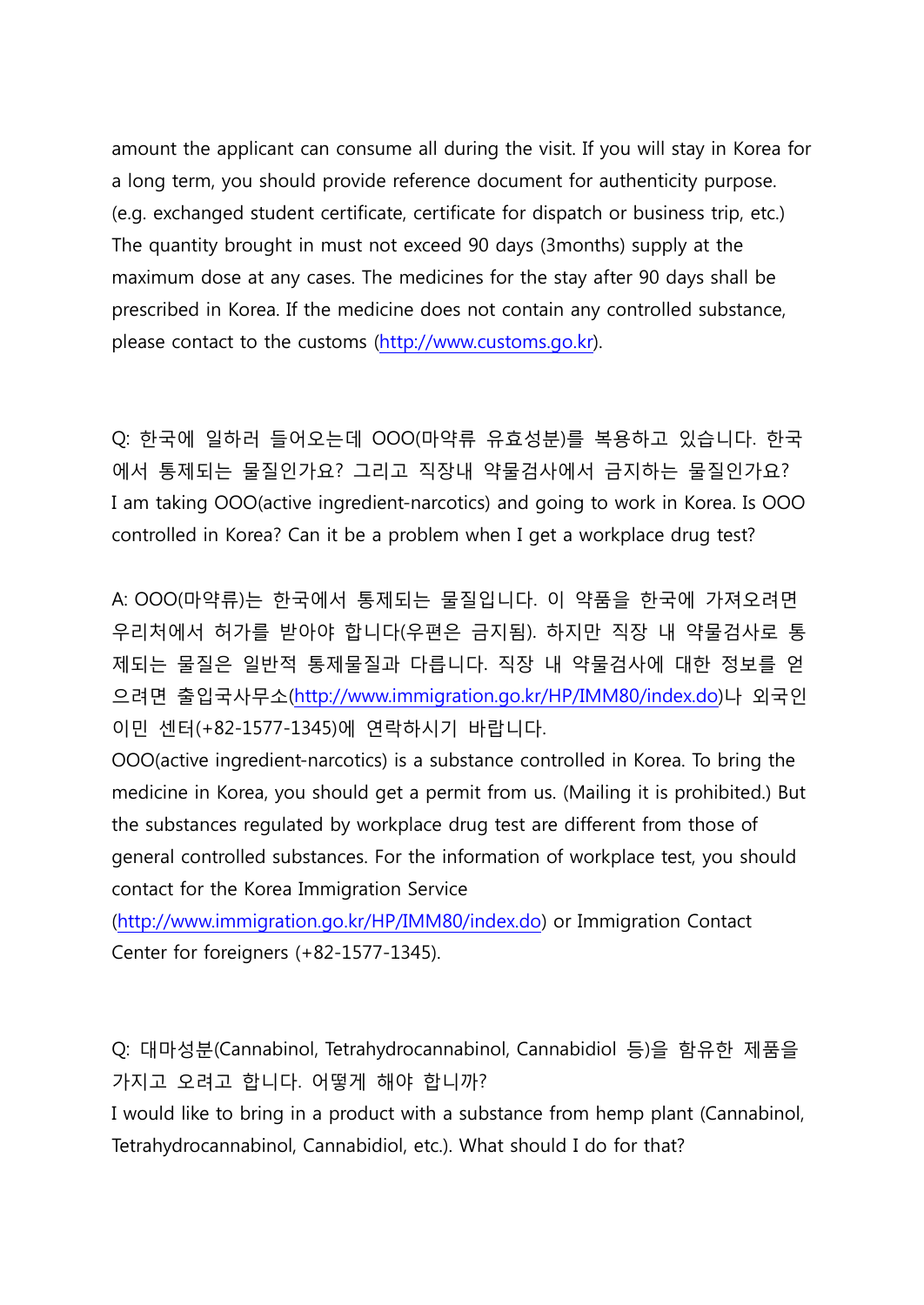A: 그러한 제품은 반입이 금지되어 있습니다. 자세한 내용은 안내서를 참고해주세 요. Such product is prohibited to bring in. Please refer to the guideline for details.

Q: 국제우편이나 소포로 약품을 받으려고 합니다. 가능합니까? Is it possible to get medicines by mail or post from abroad?

A: 마약이나 향정신성물질의 국제배송은 금지되어 있습니다. 비통제의약품의 경우 세관(http://www.customs.go.kr)에 문의하십시오. 비통제의약품은 우리 부서가 담 당하지 않습니다. Mailing or posting medicines with controlled substance is prohibited in Korea. If

the medicine in concern is not a controlled one, please contact to the customs (http://www.customs.go.kr) because non-controlled substance is not in our charge.

Q: 비통제의약품/의료기기 반입은 어떻게 해야 합니까? How can I bring in a non-controlled medicines/medical device?

A: 통제물질을 함유하지 않은 약품이나 의료기기에 대해서는 세관에 문의하시기 바랍니다.<br>Please contact to the customs (http://www.customs.go.kr) on the issues regarding

the medicine without any controlled substance or medical device.

Q: 통제의약품 반입에 관해 문의하려면 어디에 문의하면 될까요? Where can I contact to ask about bringing in controlled medicines?

A: 한국에 있는 귀국 대사관에 문의하시기 바랍니다. Please contact to the embassy of your country stationed in Korea.